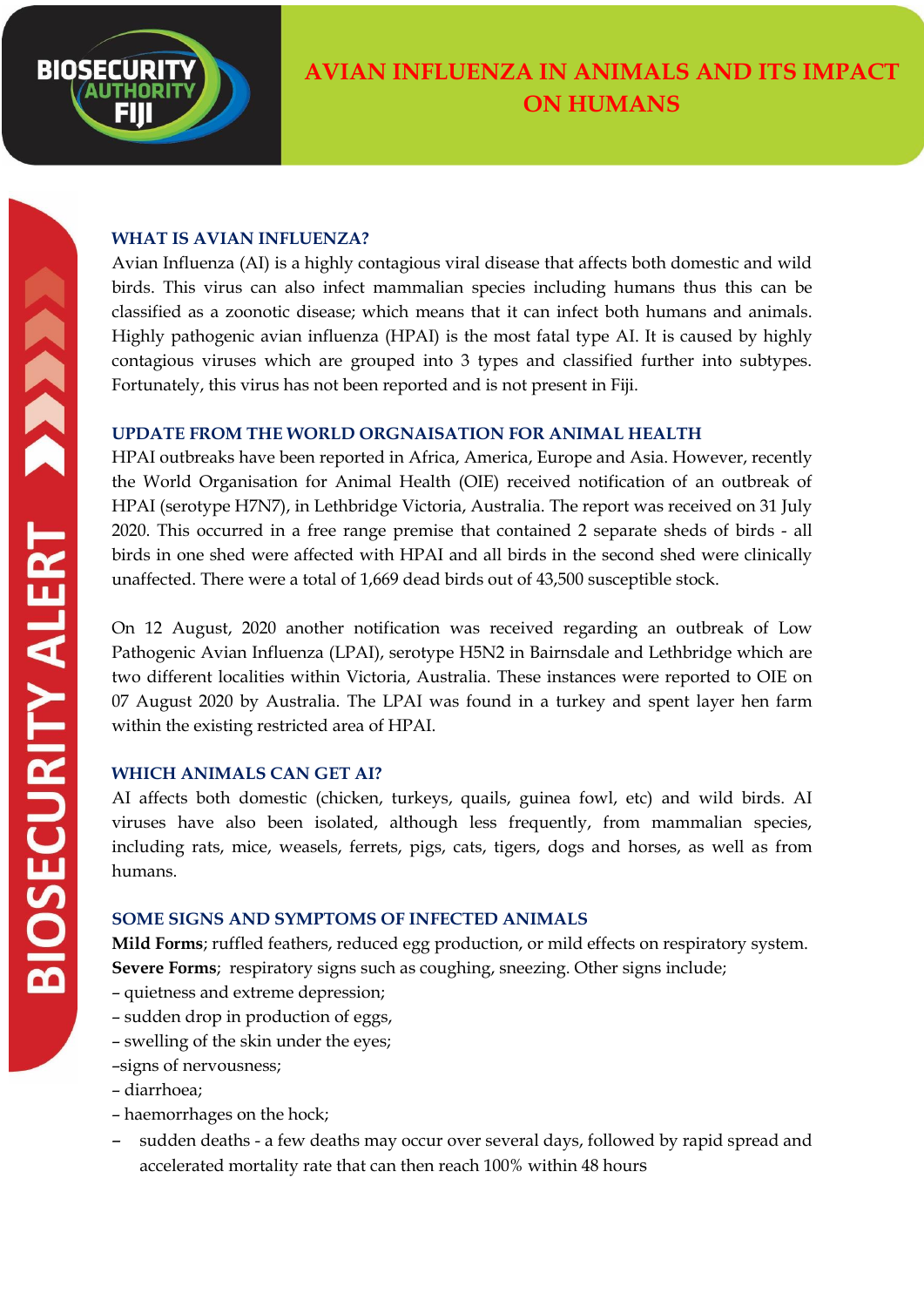

*wattles and combs become swollen and congested*

It is important to understand that some infected animals may show no signs of illness at all. Wild birds can normally carry AI viruses in their respiratory or intestinal tracts but they do not get sick which allows them to carry the viruses on long distances along their migration flyways.



 **Source:** <https://thepoultrysite.com/articles/avian-influenza-in-poultry>

### **HOW CAN ANIMALS GET AVIAN INFLUENZA?**

There are several factors that can contribute to the spread of AI viruses such as, globalization and international trade, farming and sale (live bird markets), wild birds and migratory routes. AI viruses are also shed in faeces and respiratory secretions, spread via direct contact, contaminated feed and water, contaminated farm equipment and easily spread from farm to farm.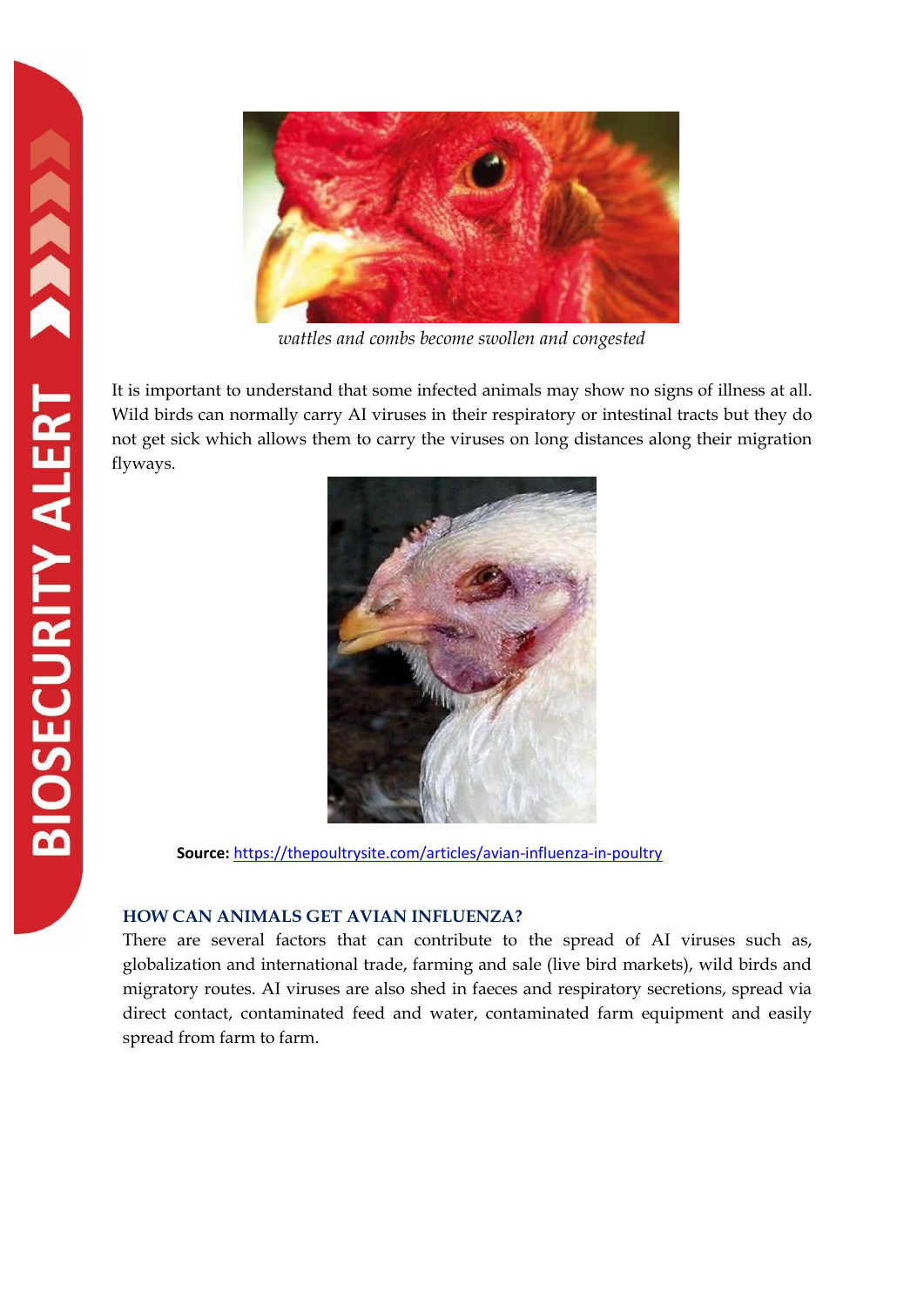

Source: <https://www.learn-about-birds.com/bird-flu-global-outbreak-global-concern/>

### **HOW CAN HUMANS GET AVIAN INFLUENZA?**

The infection route is through close contact with infected birds. No evidence has been provided to suggest that the consumption of poultry or egg could transmit AI virus to humans. However, as precautionary and regulatory measure, animals that are culled to control AI outbreak, should not be allowed to enter human food and animal feed chain and precautionary measures for the cleaning and cooking process should be respected.



*Picture credit:<https://www.oie.int/en/animal-health-in-the-world/web-portal-on-avian-influenza/about-ai/>*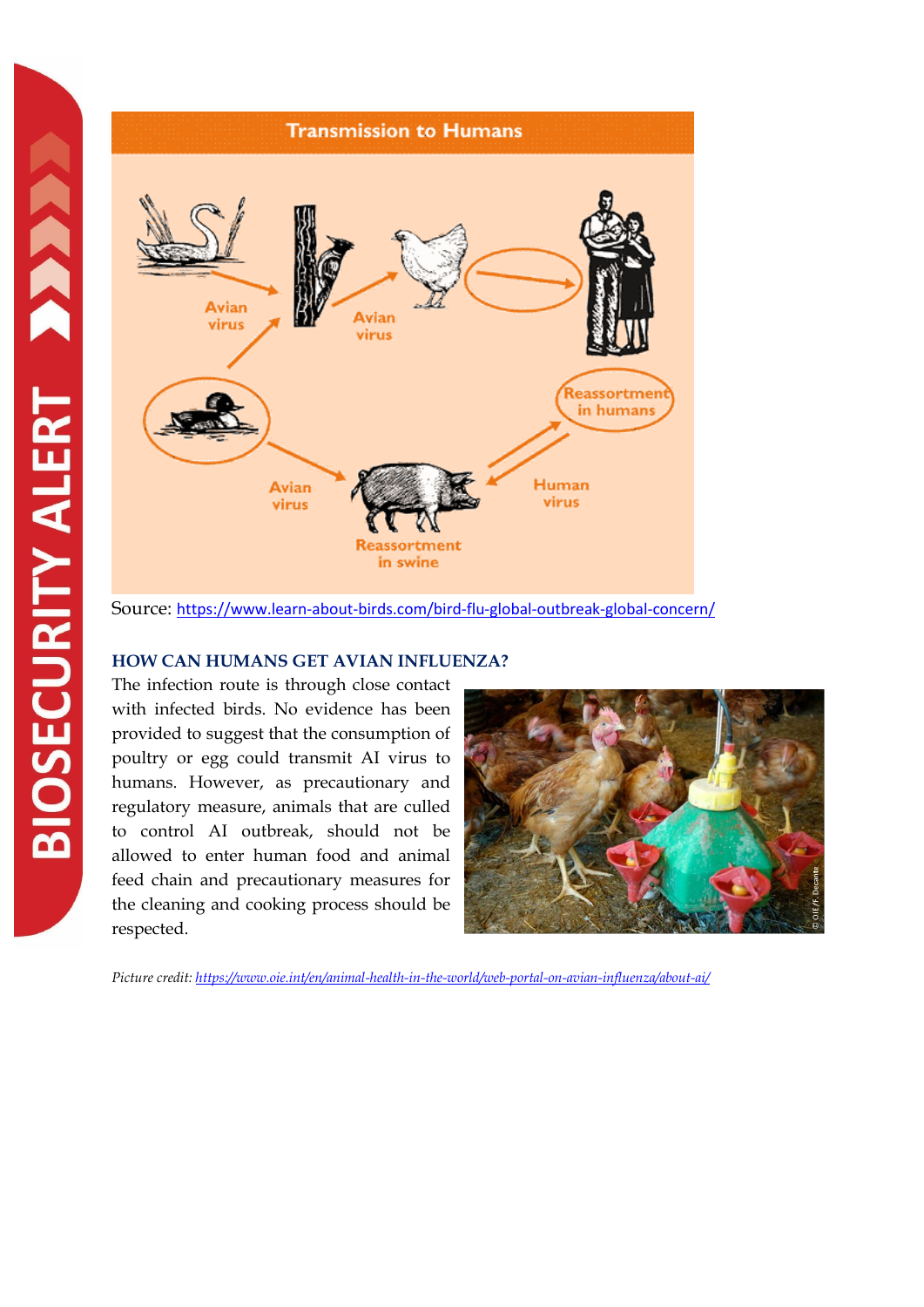

### How Infected Backvard Poultry Could Spread Bird Flu to People Human Infections with Bird Flu Viruses Rare But Possible

Source:<https://www.cdc.gov/flu/avianflu/avian-in-humans.htm>

### **PREVENTION AND CONTROL**

AI is a notifiable disease listed by the OIE. Fiji is a member of OIE and therefore; all HPAI, irrespective of strains, detected in birds and Low pathogenic avian influenza (LPAI) subtypes H5 and H7 detected in birds must be reported to OIE.

The Biosecurity Authority of Fiji (BAF) does not allow the importation of frozen poultry meat, fertile eggs, and day-old chicks from any other countries except New Zealand to ensure safety of the livestock industry in Fiji.

The first line of defense is early detection of the disease outbreak followed by rapid response. This also requires heightened awareness among veterinarian and animal owners coupled with similar efforts placed on preparing for potential outbreak control.

Strict biosecurity measures and good hygiene are essential in preventing the disease outbreak. Hence the following should be considered;

- keep poultry away from areas frequented by wild fowl,
- do not keep on the premises elements that may attract wild birds, including poultry feed products placed outside the building;
- maintain strict control over access to flocks by vehicles, people and equipment;
- ensure proper sanitation of property, poultry houses and equipment;
- avoid the introduction of birds with unknown disease status into the flock;
- report any bird illnesses and sudden deaths to BAF.;
- ensure appropriate disposal of manure, litter and dead poultry; and
- prevent mix live bird markets.

**.**